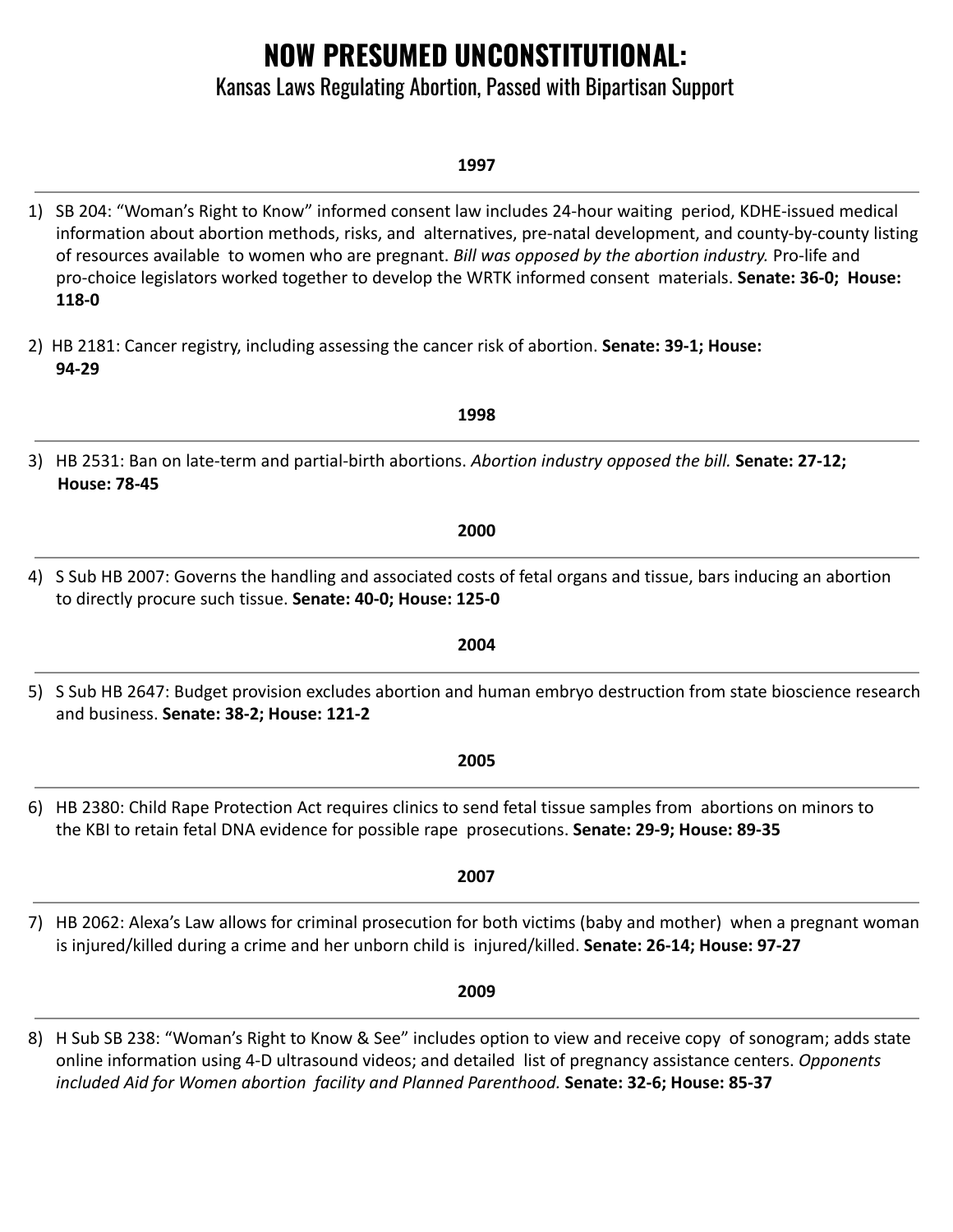- 9) HB 2035: Establishes two-parent consent for abortions on minors, with exceptions, strengthens parental waiver (judicial bypass) to include psych evaluation of minor and makes judge a mandatory abuse reporter, ends loopholes with "mental health" abortions after viability. *Opponents included Kansas NOW, Planned Parenthood, and Trust Women.* **Senate: 24-15; House: 100-22**
- 10) HB 2218: Pain-capable Unborn Child Protection Act bans abortions at 22 weeks gestation (20 weeks post conception), with limited exceptions. *Opponents included Kansas NOW, Planned Parenthood, and Trust Women.* **Senate: 24-15; House: 94-28**
- 11) H Sub SB 36: Abortion clinic licensing and inspection. KDHE to regulate facilities with surprise inspections, reports of complications and deaths; all abortions be done by Kansas-licensed physician with hospital privileges within 30 miles of clinic, bans "webcam" abortions. *Opponents included Planned Parenthood and Trust Women.* **Senate: 24-15; House: 97-26** *UPDATE: Abortion providers Hodes & Nauser, and Planned Parenthood and Aid for Women abortion facilities sued. PP and AFW later dropped their lawsuits. Law not yet in effect due to court order and stalling by a now-retired district judge.*
- 12) HB 2075: Bans private insurance coverage for elective abortion without rider and bans abortion coverage in any Kansas insurance health exchanges. Abortion industry sued the law, but it was upheld. **Senate: 28-10; House: 86-30**
- 13) S Sub HB 2014: Budget provision effectively steers Title X federal grants from use by Planned Parenthood by prioritizing recipients that are full-service public clinics and hospitals. *Planned Parenthood sued the law. It was not in effect until 2014, after the state won a legal challenge at the federal appeals level.* **Senate: 28-11; House: 69-55**

### **2012**

- 14) H Sub SB 62: Healthcare Rights of Conscience Act for medical professionals and facilities, upgrades state protection from job loss and litigation for refusal to perform or refer for abortions. *Opponents included Trust Women, Planned Parenthood, Kansas NOW, and the ACLU*. **Senate: 23-16; House: 95-29**
- 15) H Sub SB 294: Tax funded abortion training banned at the University of Kansas Medical Center as budget provision. Later secured in law in the Pro-Life Protections Act of 2013. **Senate: 22-13; House: 80-35**

### **2013**

- 16) HB 2253: Pro-Life Protections Act prohibits tax-payer funding of abortion, bans sex selective abortions; KDHE informed consent protocol locked into statute; strengthens anti-coercion warnings inside clinics. *Opponents included Trust Women, South Wind and Planned Parenthood abortion facilities, Mainstream Coalition, and Kansas NOW.* **Senate: 28-10; House: 90-30** *UPDATE: Abortionists Hodes & Nauser sued the law. It was not enjoined, and the lawsuit was eventually dismissed.*
- 17) SB 142: Civil rights for unborn bans wrongful birth/wrongful life lawsuits and expands applicability to entire gestation. *Opponents included Kansas NOW and the ACLU*. **Senate: 34-5; House: 89-33**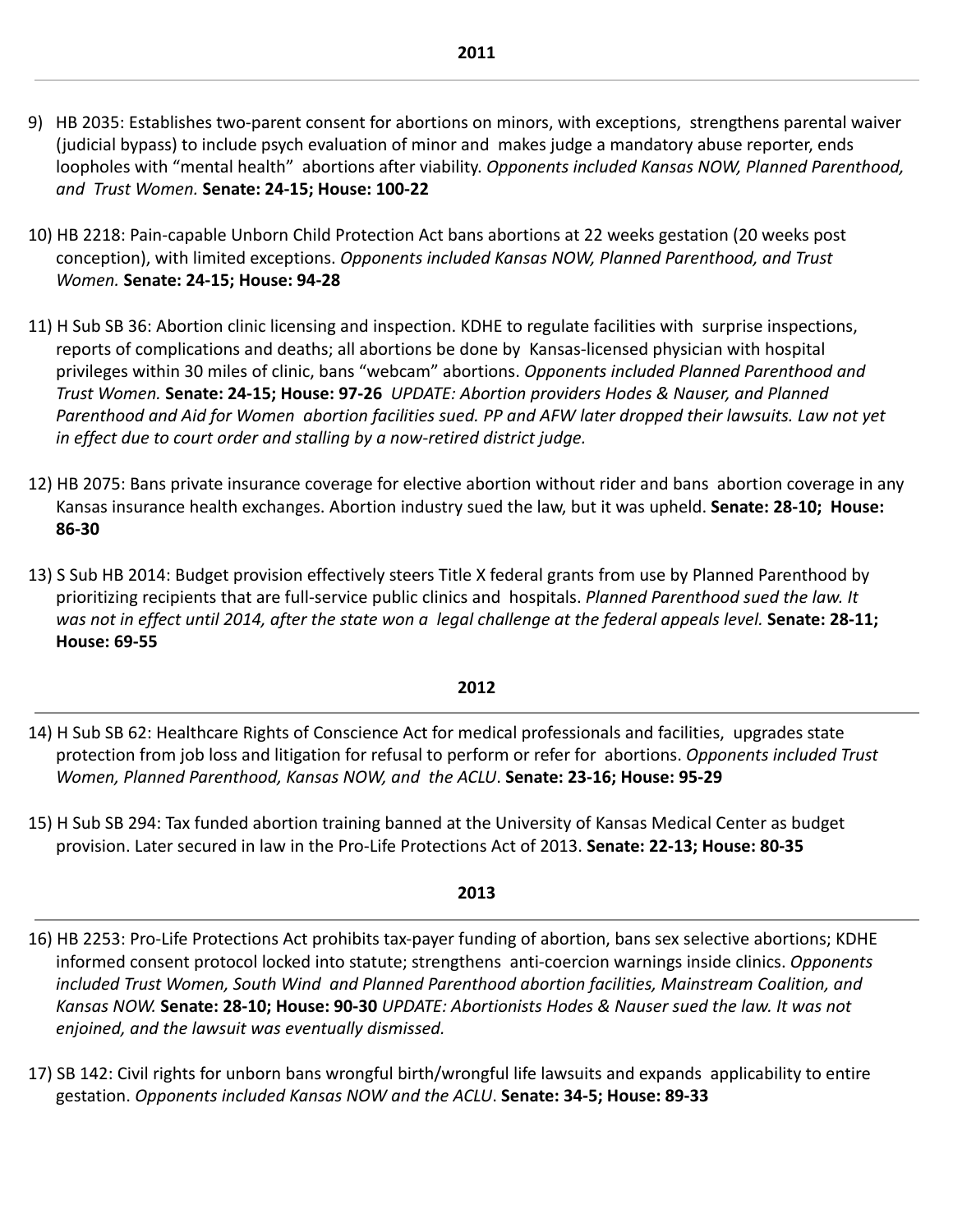18) SB 54: Amends abortion statutes on medical emergency definition and clarifies KDHE weblink to pre-abortion informed consent. *Abortionist providers Hodes and Nauser, who sued the 2011 clinic licensing law, had sought this clarification, and the challenge to these specific provisions was dropped after passage of SB 54.* **Senate: 34-6; House: 112-11**

#### **2015**

- 19) SB 95: Live Dismemberment Abortion Ban. *Opponents included abortion providers Hodes & Nauser, Planned Parenthood, Trust Women, South Wind abortion facility, and the ACLU*. **Senate: 31-9; House: 98-26** *UPDATE: Law was sued by Hodes & Nauser and held under temporary injunction, upheld by Kansas Court of Appeals. In 2019, the Kansas Supreme Court issued a decision that found a right to abortion in the state Constitution and sent the case back to District Court for review using strict scrutiny standard. In 2021, the Shawnee County District court declared the law unconstitutional under the new strict scrutiny standard, becoming the first Kansas law that regulates abortion to fall in the new legal landscape. It is considered the first of many in a state with unregulated, unrestricted abortion without a Constitutional amendment to preserve the existing laws.*
- 20) S Sub HB 2228: Clarifies hospital protocol of abortion drugs, to allow webcam abortion provision to go into effect during litigation of H Sub SB 6 from 2011. **Senate: 39-0; House: 109-2** *UPDATE: In ruling on telemedicine lawsuit on December 31, 2018, the district judge stated his 2011 injunction extends to 2015 law. On February 1, 2019, KS Attorney General filed an appeal against that decision, as S Sub HB 2228 has never been sued.*

#### **2016**

21) HB 2615: performing/inducing abortions not allowed for nurse-midwives practicing independently of physician. **Senate: 40-0; House: 115-7**

#### **2017**

22) SB 83: Disclose Act requires abortion clinics to include the following as part of informed consent: abortion provider's state of residence, year medical degree obtained, any negative actions by the state Board of Healing Arts, when employment at the clinic began, status of local hospital admitting privileges, and malpractice insurance. *Opponents included Planned Parenthood, Trust Women, South Wind abortion facility, and the ACLU*. **Senate: 25-15; House: 84-38**

### **2018**

23) S Sub HB 2028: Kansas Telemedicine Act includes prohibition against providing abortions by telemedicine with a non-severability clause. *Opponents included Mainstream Coalition, Planned Parenthood, and Trust Women*. **Senate: 32-6; House: 107-13** *UPDATE: Trust Women sued the webcam abortion provision. Shawnee County district court judge dismissed lawsuit—said plaintiffs sued wrong law—and claimed his 2011 injunction against webcam abortions extended to 2015 law. Attorney General appealed judge's contention that 2015 law was enjoined when it had never been sued.*

**All laws listed above that regulate or limit the activities of the abortion industry are now presumed** unconstitutional. While most Kansans do not yet realize it, we have become one of the most permissive states for abortion in the nation, next to New York, Colorado and California, unless Kansas voters pass the Value Them Both **Amendment.**